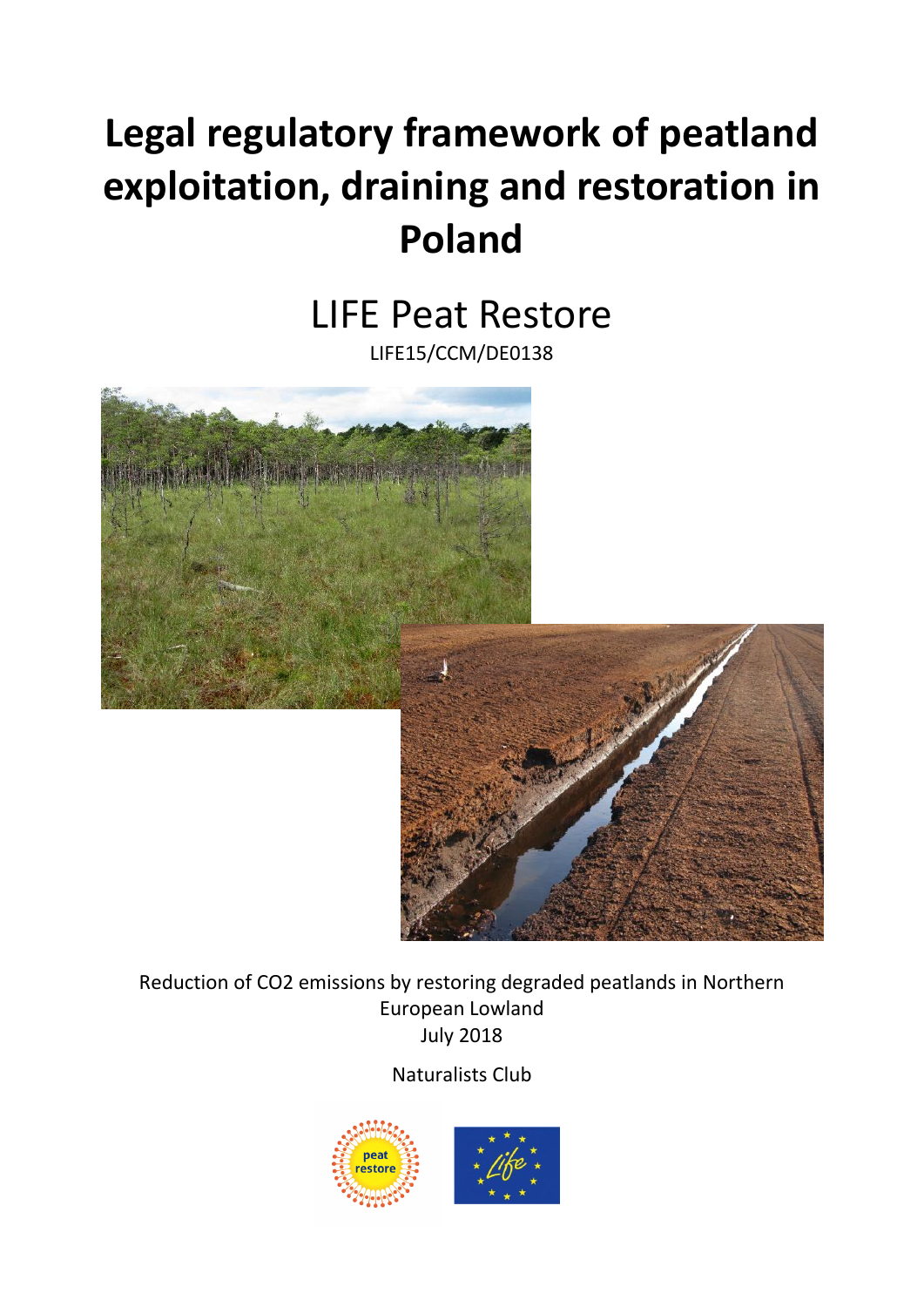#### Introduction

In Poland, the surface of peatlands is estimated, according to various sources, at 1,2-1,3 Million ha (= 12.000-13.000 km<sup>2</sup>, which is approx. 4% of the country area). The number of peatlands bigger than 1 ha is estimated at ca 50.000. Fens predominate (92%), whereas raised bogs constitute only ca 4.3-4,7% of all peatlands.

Living mires, which still accumulates peat, are rare. Their area is estimated at a less than 2.000 km<sup>2</sup> (16% of peat deposits, 0.6% of the country's area). Over 80% of Polish peatlands are drained and strongly degraded by draining; the majority of which are used as meadows and pastures. The peat in the top layer was transformed into marsh (peat earth). Most of the peatlands under forests was also drained. As a result of mineralization of organic matter, many of the shallower (up to 1 m thick) peatlands have completely disappeared. At almost all Polish peatlands, evidence of drainings can be found. Typical peat forming bog vegetation has been maintained mainly where drainage was ineffective (Dembek et al 1999, Dembek et al. 2000, Piaścik and Gotkiewicz 2004, Oświęcimska-Piasko and others 2006, Joosten and others 2017).

Consequently, Czaplak and Dembek (2000) estimated that from around 817.000 ha of peatlands used as meadows, 14.5 million tons of  $CO<sub>2</sub>$  is emitted annually, which corresponds to approx. 4% of the annual Polish emission of carbon dioxide from fossil fuels. Jurczuk (2012) estimates the current emission of carbon dioxide from Polish peatlands, meliorated for agricultural purposes, at 6.7 Mt. However, these estimates do not take into account peatlands covered by forest. Joosten (2010), based on the area of forested and cultivated peatlands and average emission factors, estimates annual  $CO<sub>2</sub>$ emissions from all degraded peat bogs in Poland at 25.8 Mt, which is 7.5% of emission from the fossil fuels. This would put Poland in the group of the world's 10 largest  $CO<sub>2</sub>$  emitters from the degraded peatlands.

On the same scale, other functions of peatlands and ecosystem services provided by peatlands are impaired. However, there are no more precise quantitative estimates of these aspects.

Restoration of peat bogs, including the restoration of their water conditions, is undertaken as part of nature conservation projects, but on a minimal scale compared to the area of degraded peatlands. The restored peatland area to date is estimated at approx. 7,500 ha only (Kozub and Kotowski oral information in Peteres and Unger 2017).

This report presents legal and strategic framework of the processes responsible for degradation and restoration of mires in Poland.

### Legal framework

Environmental Impact Assessment framework: The screening of the need of an Environmental Impact Assessment and completion of the so called "environmental consent" is necessary for each exploitation of peat or lacustrine chalk; each deforestation of bog forests; each new draining of meadows or pastures; each new draining of other grounds in protected areas or buffer zones of protected areas; draining of other grounds  $> 5$  ha or cumulating to  $> 5$  ha in last 5 years; new water basins  $> 0.5$  ha in protected areas or buffer zones of protected areas outside arable grounds; each dams in protected areas or buffer zones of protected areas with the exception of dams built according to protected area management plan; each dams > 1m high. In most cases, the relevant authority decides (on the base of basic environmental information) if the full EIA procedure is needed. Location of project in wetlands must be taken into consideration in this decision.

Nature conservation framework: Peatlands may be a component of protected areas: national parks, nature reserves, landscape parks, areas of protected landscape, Natura 2000 sites, ecological grounds, natural monuments, nature & landscape grounds, geological documentary spots. Destruction or change of wetlands in protected areas, including deterioration of hydrological regime, is generally forbidden; nevertheless, some exemptions exists. In national parks and nature reserves the exemptions are applied only to private grounds. In Natura 2000 sites, European rules apply. In other protected areas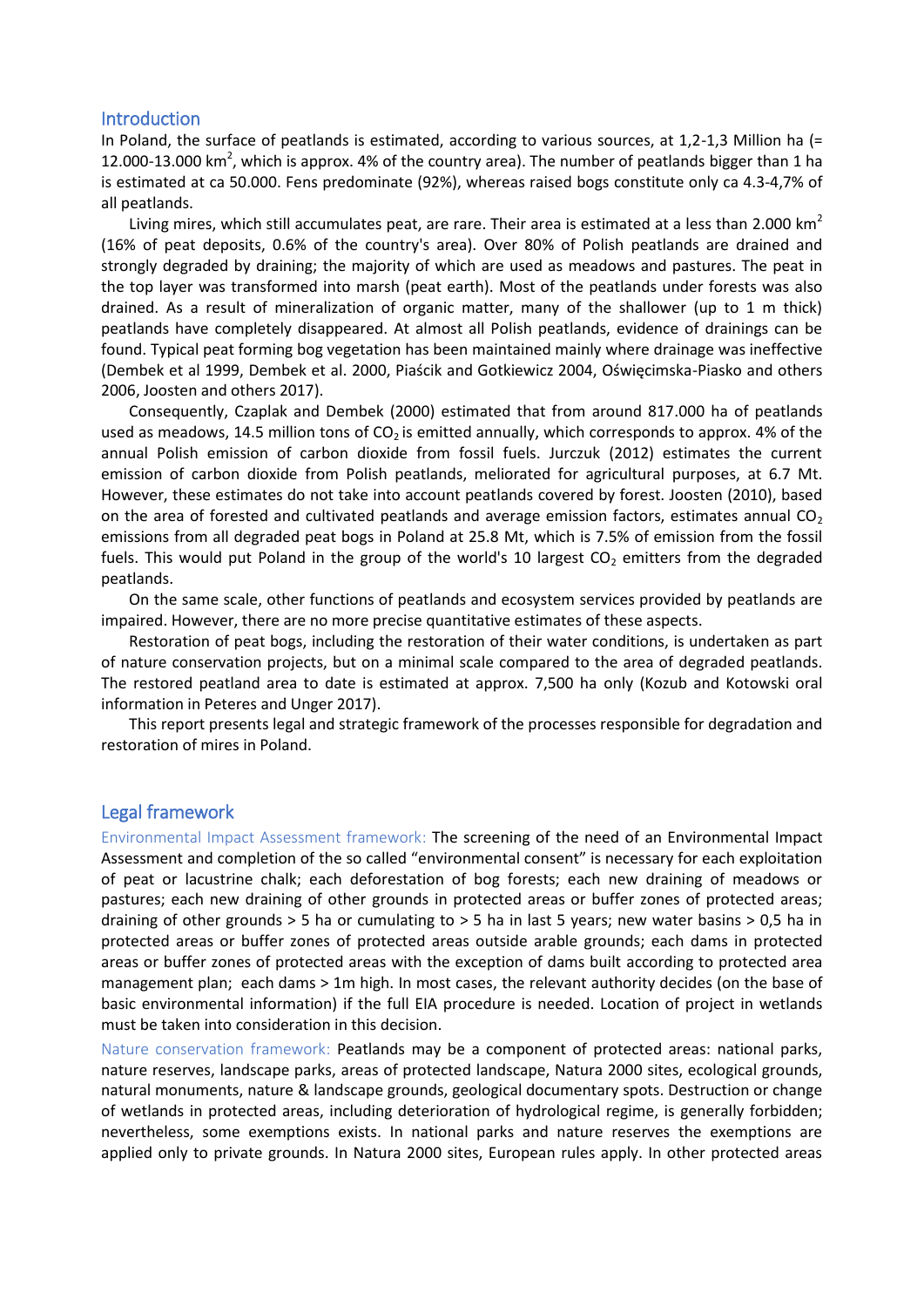general exemptions for projects of public interest, projects of water management, agriculture and forestry are applied. Peat exploitation is considered as public interest.

For national parks, nature reserves, landscape parks and Natura 2000 sites management plans are required and may include peatlands restoration measures.

Many mire species, including all *Sphagnum spp*., are protected species, i.e. their deterioration or deterioration of their habitats is forbidden. Derogation may be granted if no other alternatives exist and impact on the species will not be significant. If real or expected environmental changes threaten protected species or habitats, the regional environmental authority is obliged to take appropriate mitigating measures. Earthworks changing water conditions, including river maintenance works, must be submitted to regional environmental authority, which may object.

Land use planning framework: Land use studies cover whole national territory, but are not legally binding. Binding land use plans covers ca 27% of territory. All plans should "take into consideration maintaining the natural equilibrium".

Forest law framework: All forest owners are obliged to "maintaining in forest natural mires and peatlands", nevertheless this obligation is generic only. Mostly, it is interpreted as the prohibition of destroying peatlands by forest management, not as an obligation to restore them.

Agricultural law framework: Peatlands are protected against use for non-agricultural and non-forest purposes. Such transformation may be done only on base of land use plan established by local community. There is no regulation of farming activities on peatlands, as maintenance of existing farmland-draining systems and ploughing.

Water law framework: Environmental objectives for water-dependent protected areas are established, including at least some of peatlands water needs. The objectives are binding for all aspects of water management. For building of water facility (including ditches, dams etc.), so called water consent is usually necessary, following analysis of the impact of the project for watercourses and groundwater. This requirement allows control of the impact of all water facilities on the water resources, but on the other hand makes also peatland water conditions restoration more complicated.

Mining regulations: Every exploitation of peat requires mining consent. In case exploitation is < 20.000m3 and < 2 ha, simplified consent procedure is applied. After finalizing exploitation, land remediation is obligatory, but the mire does not always need to be restored: land may be also transformed into agricultural land, forest or water basins. Peat exploitation is charged 0,3€/m<sup>3</sup>, in case of exploitation without consent the punishment  $12 \epsilon/m^3$  is applied.

#### National strategies

Biodiversity National Programme: Adopted by the government in 2015. Peatlands are mentioned as habitats crucial for biodiversity. Among prescribed measures, preparing protected areas management plans, preparing and implementing wetlands restoration plans, enhancing water retention of forest areas, improving integration of water management with nature conservation are mentioned. No other peatland-specific actions are prescribed.

Wetlands Conservation Strategy: Adopted by Ministry of Environment in 2006; it contains 88 specific actions for maintaining natural character, ceasing degradation, and consecutive restoration of wetlands, including mires. Only 4 actions have been implemented so far. The rest of strategy is presently forgotten, not implemented and not updated.

Strategy of sustainable development of rural areas, agriculture and inland fishing: Adopted by the government in 2012. Biodiverity conservation and enhancing carbon sequestration are mentioned among objectives, nevertheless no concrete measures targeting peatlands are included. Carbon accumulation in peatlands is ignored.

Strategy "Energetic Safety & Environment, 2020 perspective": Adopted by the government in 2014. Extensive degradation of peatlands is cited as part of its diagnosis. Maintaining of biodiversity, enhancing of water retention, maintaining and restoration of ecosystems storing water, improving coherence of river valleys ecosystems and flood protection and water retention are declared as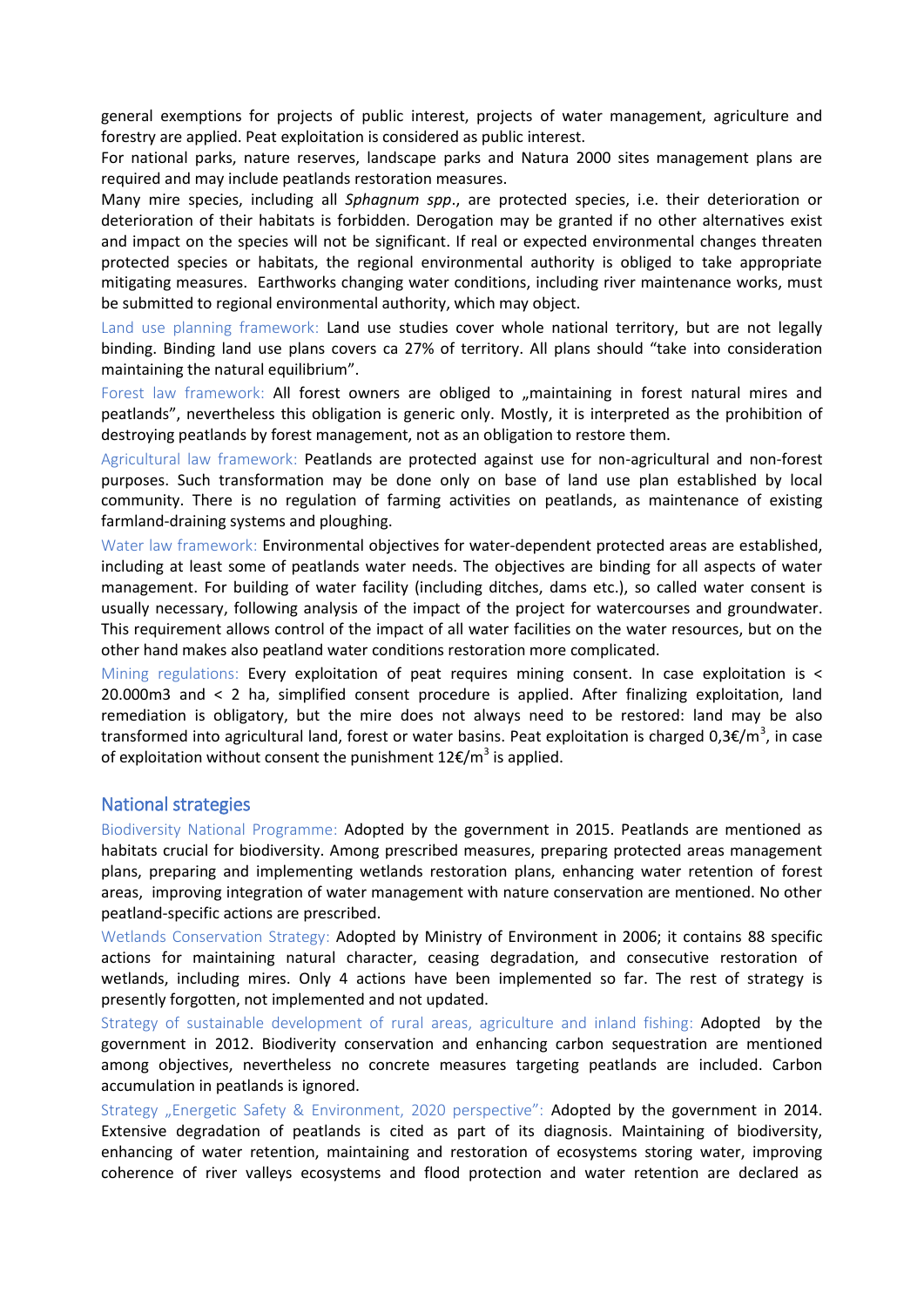objectives. Nevertheless no concrete peatland-related measures are prescribed. Peat is not considered among potential energy sources.

National Action Plan for Renewable Energy: Adopted by the government in 2010. Neither peatlands, peat or biomass from peatlands are mentioned.

Strategic plan of adaptation to climate change (2030 perspective): Elaborated by the Ministry of Environment in 2012. Peatlands are mentioned as sensitive ecosystems, nevertheless no peatlandsrelated measures are prescribed, with exception of indirectly linked "*enhancing water retention in forest, meadows and pastures*" only.

Rural Development Plan: Agri-environmental-climatic schemes are available. Among others, the scheme "Peatlands" may be applied if the peatland character of the ground is confirmed by certified expert. The payment ca 150  $\epsilon$ /ha annually is paid for maintaining peatland by avoiding or ceasing: draining, peat excavation, fertilization and the removal of trees and sprouts. If mowing is necessary and prescribed by expert the payment may be increased to ca 300 €/ha. In all agrienvironmental contracts, new draining or restoring old drainings are forbidden, with the exception of measures necessary for biodiversity conservation and prescribed by expert. On the other hand, regular mowing is obligatory in most of the schemes, which exclude ground too wet to be mowed.

## Problematic aspects and bottlenecks

- The legal framework is relevant mostly for preventing deterioration of the most natural mires, hosting typical species and habitats, important for biodiversity, especially if the mire is designated as natural protected area. But, although the system seems to be "theoretically" appropriate and sufficient, in practice, some small but dispersed implementation gaps exist. The most important gaps are:
	- draining peatlands by renewing and "maintenance" of old ditches,
	- dispersed exploitation of small amounts of peat by digging small ponds,
	- protected area general exemption for "projects of public interests", general exemption for "landscape protection zone" even in national parks and nature reserves,
	- low quality of many impact assessment reports, followed by low quality of impact assessment procedures,
	- ineffective system of enforcing existing law and pursuing violations.
- The same legal framework is not effective in stimulating restoration of degraded peatland. In practice, the system prioritises the conservation and maintenance of the present status and "business as usual", which means the system prefers to freeze the peatlands in their unfavourable status.
- Peatland restoration is blocked, limited or slowed down mainly by:
	- lack of effective system of land acquisition, not considering the restoration of ecosystem services as public interest for legal purposes,
	- Difficult formal requirements for implementing restoration measures (collecting all necessary permits for blocking ditches by small dams may be two times more expensive and 20 times more time consuming as building these dams).
- Due to above limitations, only small part of degraded peatlands seems to be "restorable".
- One of the main weakness of the system is focusing on biodiversity only (species, habitats), not on the function of peatlands in the landscape and ecosystem services provided. There are only a few examples of real estimation & valuation of peatlands & wetlands ecosystem services applied in Poland and no experience of taking it into consideration in the environmental impact assessment procedures or in the land use planning.
- Although the agri-environmental policy contains some measures supporting conservation of certain mire habitats, it generally requires the application of regular annual mowing, which is followed by at least some draining.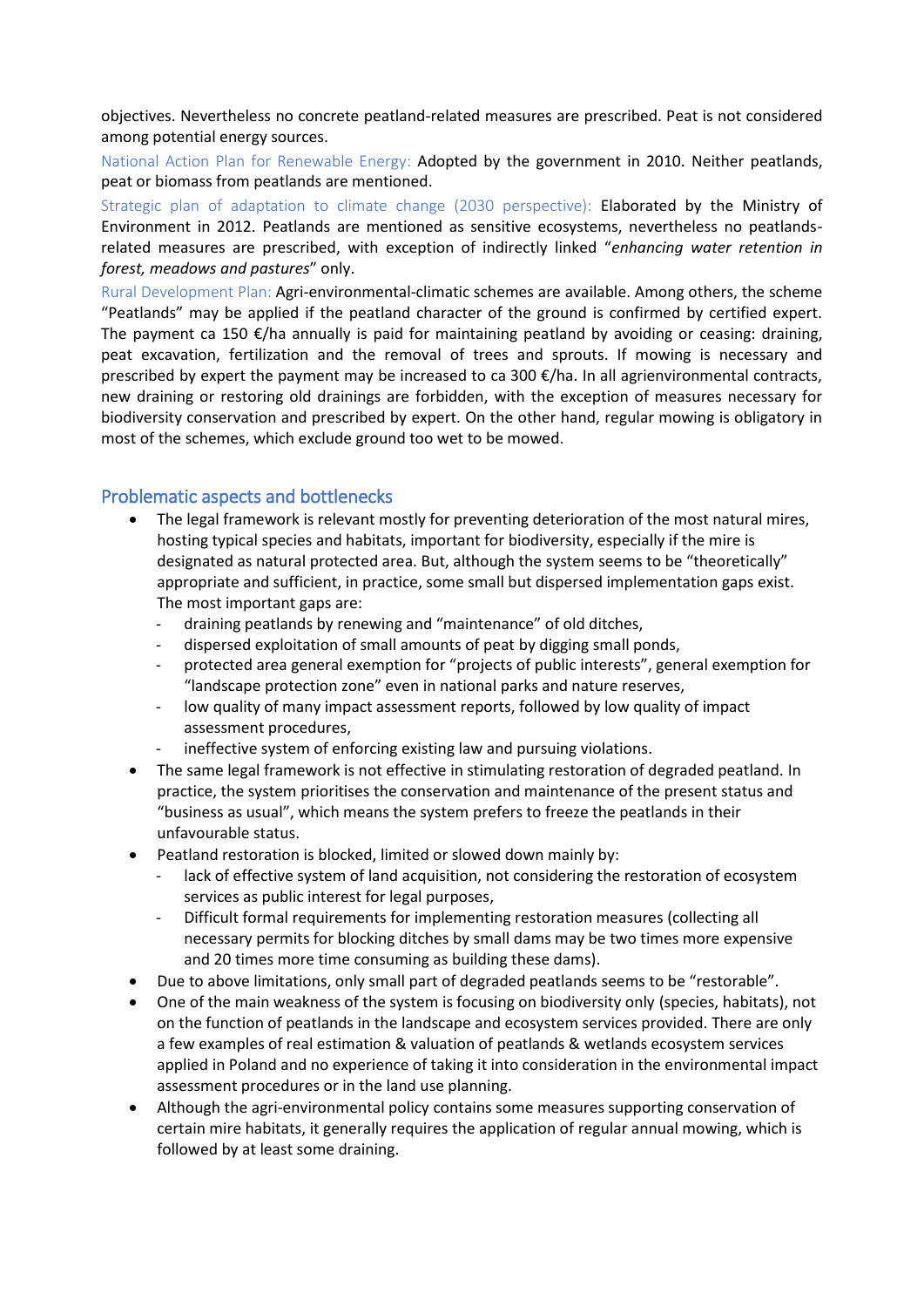Peatlands are almost absent in national strategic planning, despite the real peatlands importance for achieving objectives like carbon storage, water retention, natural flood protection.

# Recommendations

- The legal system does not need to be substantially changed; rather the practice of implementation should be improved. Guidances on including peatlands in environmental impact procedures, enforcing formal protection requirements for peatlands and peatland's protected species, formulating conservation objectives, establishing water-environmental objectives for water management, are needed.
- Guidance on field estimation and valuation of peatlands ecosystem services, and including the services in land use planning and impact assessment procedures.
- Simplification of formal requirements for peatlands restoration measures. Defining restoration formally as public interest and allow compensations and expropriations if necessary.